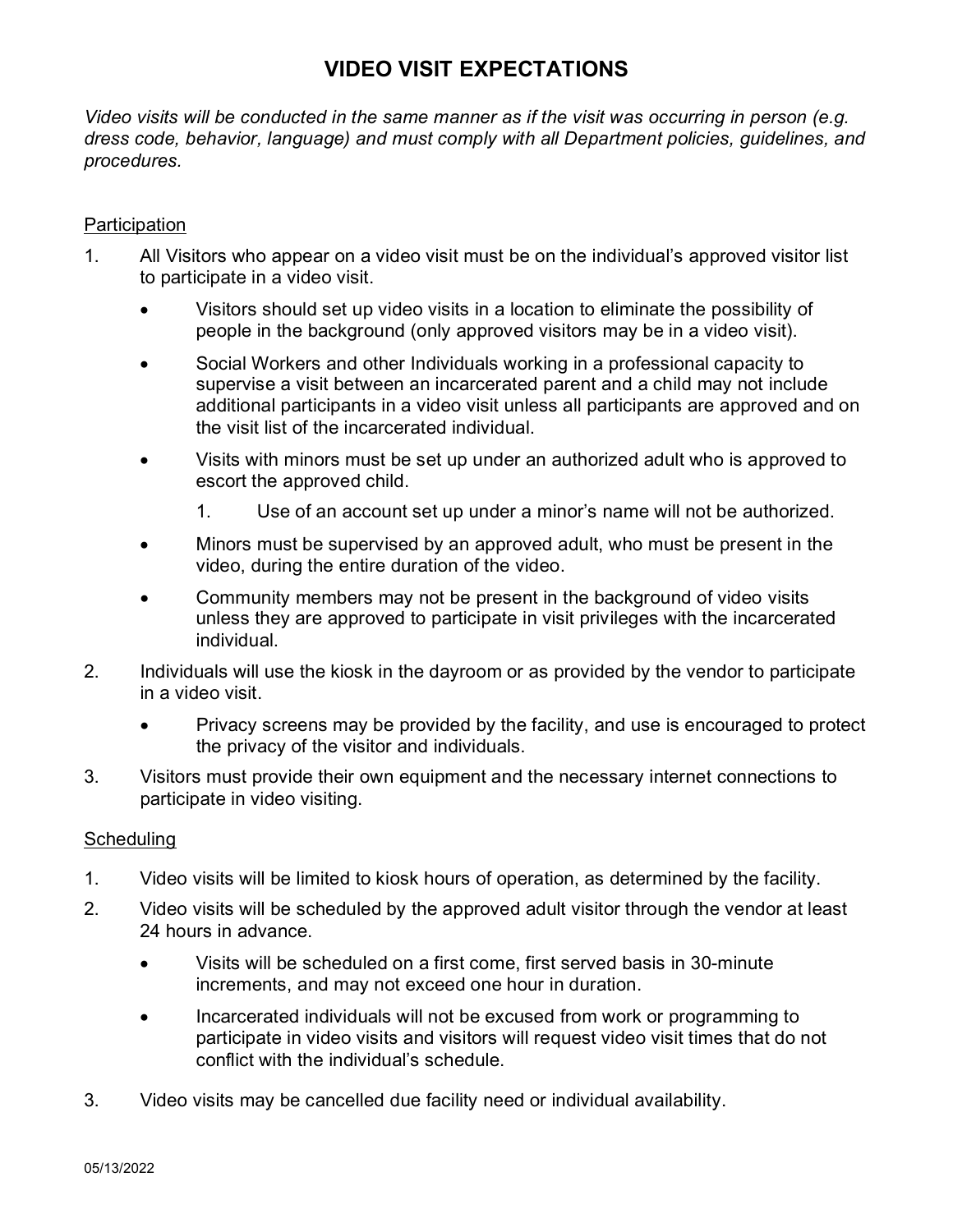Conduct (applicable for visitors and individuals)

- 1. The following is prohibited during video visits and may result in suspension or termination of visiting privileges:
	- Participants who are not approved and on the individual's visit list
		- *All people who appear anywhere in the video, must be approved visitors*
	- Additional incarcerated individual participants
	- Any display of nudity
	- Behavior or actions that are sexual in nature (e.g., lewd and sexually suggestive gestures)
	- Use or display, including images, of any weapons, drugs/alcohol, marijuana, cigarettes/ vapor use or related paraphernalia
	- Activity or display of graphics/paraphernalia associated with any Security Threat Group (e.g., gang signs)
	- Unlawful activity or depiction of unlawful activity
	- Using an account that does not belong to the visitor unless the account holder is also participating in the video visit and both participants are approved to visit
	- Use of electronic devices (e.g., cell phones, televisions, video games, tablets, etc.)
	- Clothing that does not adhere to visit guidelines
	- Recording, taking photos of, and videoing of the visit is prohibited.
- 2. Incarcerated individuals who violate visit rules may have their video visit privileges suspended and may be subject to disciplinary action per DOC 460.000 Disciplinary Process for Prisons.
- 3. Incarcerated Individuals who utilize another Incarcerated Individual's account to participate in any video visits may result in both individuals being infracted and having both incarcerated individuals' ability to participate in video visits disabled. Repeated violations may lead to both incarcerated individuals being terminated from video visit opportunities.

## Monitoring

- 1. All video visits will be recorded and maintained by a system not owned or maintained by the Department. Designated employees will have access to recordings.
- 2. Designated employees will monitor live or review recorded video visits for compliance with policy and facility rules/procedures.
	- Video visits may be terminated in progress for violations or misconduct.
- 3. The account used that contains policy violations may be suspended from applicable visit privileges for inappropriate conduct and the owner of the account may be suspended/terminated (i.e., video visits, no contact visits, regular visits, Extended Family Visits).
- 4. Incarcerated Individuals who participate in a video visit when the account holder is not participating in the visit may be suspended/terminated from video visit privileges with all visitors.